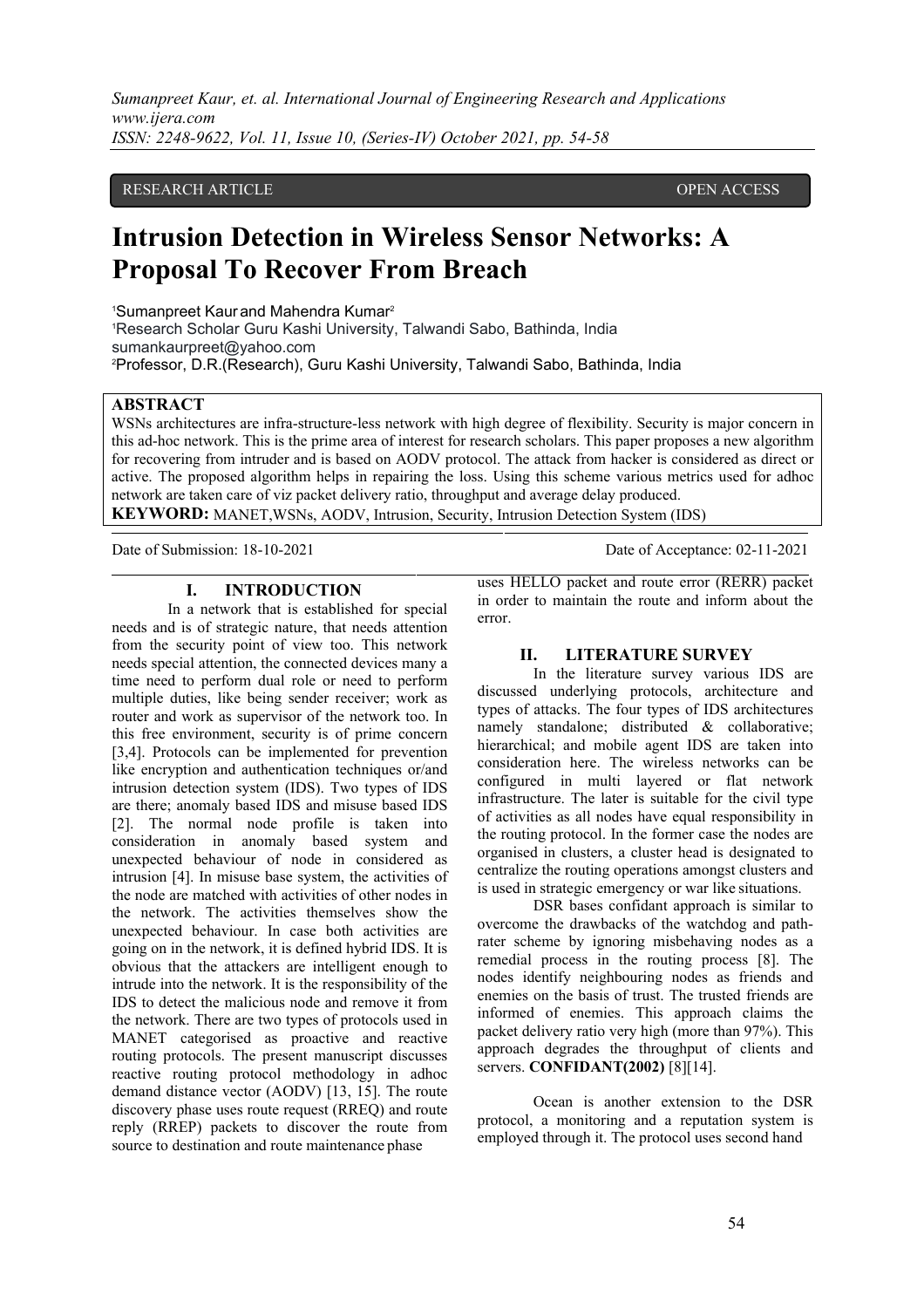reputation messages to avoid phantom intrusion detections. This approach can detect misbehaving and selfish nodes. But, the detection efficiency decreases with the increase in the density of misbehaving nodes. The simulation results show that at high threshold values, other second hand protocols perform better in high mobility of the nodes. The Ocean is very sensitive to change of the threshold parameters, while second hand protocols are more consistent over varying threshold limits. This is not quite effective in penalizing misleading nodes **OCEAN(2003)** [11][14].

Scan is based on two central ideas that are: each node monitors its neighbours for routing/packet forwarding misbehaviour independently; observing neighbours by cross validating the overhead traffic with other nodes. The nodes are declared malicious by a majority decision. This assumes that the network density is sufficiently high. The network services are temporarily halted during intrusion detection in this protocol. The assumption that network density is high may not always hold. Increase in mobility results in higher false positives. Besides, the packet delivery ratio can be heavily affected in the interval during which an attack is launched and when it is detected. **SCAN(2006)** [9][14].

A cluster based IDSX solution is used as an extended architecture. In a simulation based experiment, the results showed that the IDSX solution does not give any false positives. The anomaly based on IDS is deployed at the first line of defence and dirty packet forwarding is handled. This approach works in the pre-set boundaries [5]. This approach is feasible and practical enough in adhoc networks but some of these may also be considered as the limiting constraints. This approach of IDSX has not been compared with any of the IDS solutions. Also, the proposed two-step approach would make the task of IDS expensive in terms of energy and resource consumption **IDSX(2007)**[5, 14].

Another approach uses the unsupervised learning concept in Artificial Neural Networks (ANN) using with self-organizing maps using AODV. This technique is named as eSOM, it uses Umatrix to represent data classes. Those regions which represented malicious information are watermarked with block-wise method using the lattice method. As a new attack is launched it causes changes in the pixel values [14]. The watermarking technique can identify if any pixel has been modified. This makes it very sensitive towards detecting intrusions. The solution is considerably efficient and remains consistent with variations in mobility. This approach needs to be trained in regular time periods, there are additional overhead and thus energy efficiency decreases in this algorithm **Neural Network and Watermarking Technique(2007)[6]**.

The IDS in MANET based on the Vicky, Clarke and Groves (VCG) model requires every node to be as honest as possible. The leaders those participate honestly are elected that result in optimal resource utilization. The experimental results indicate VCG model performs well during leader election by producing a higher percentage of alive nodes. It shows that the normal nodes carry out more duty of intrusion detection and die faster as the number of selfish nodes increases. The selfish nodes do not exhaust energy to run the IDS service, the percentage of packet analysis decreases with time. In the case of static scenarios, the model elects the same node as leader repeatedly. This causes the normal nodes to die very fast **A leader election model(2008)[7]**.

In another approach namely HIDS is based on trust values of the nodes. It dynamically increase/ decrease depending on its behaviour: node with normal behaviour is positively rewarded; malicious activity results in negative rewards for that node. The trust on a node is recomputed based on its current honesty rate, and the rewards that it has earned. A comparative study between SCAN and HIDS shows that the latter involves lower storage and communicational overhead than SCAN. HIDS is inherently protected against false positives. However, maintaining up-to-date tables at different nodes, as required by HIDS, may not be an energy-efficient strategy. Also the proposed HIDS offers only a generic architecture for secure route detection **HIDS(2008)** [10][14].

A hybrid solution combines the watchdog and path-rater scheme as neither SCAN nor Watchdog and Path-raters address the mobility issue that well. The hybrid solution also suffers from this problem. There can be no fixed nodes to behave as supervisor. As this results in increased overhead along with energy consumption as sometimes supervisor nodes themselves can become malicious. To detect Denial of Service (DoS) attacks, the criteria for attack detection cannot be so rigid. Also, the history of a node that had being behaving normal, should be taken in to consideration before writing it off as malicious as soon as it deviates from normal behaviour **hybrid solution(2010)** Marti et al[9].

## **PROPOSED PLAN**

The AODV routing protocol, a modified algorithm is designed and changes has been made for the repairing phase. It carries out local repair using time to live (TTL). This scheme makes changes in its repair mechanism. The route request (RREQ) phase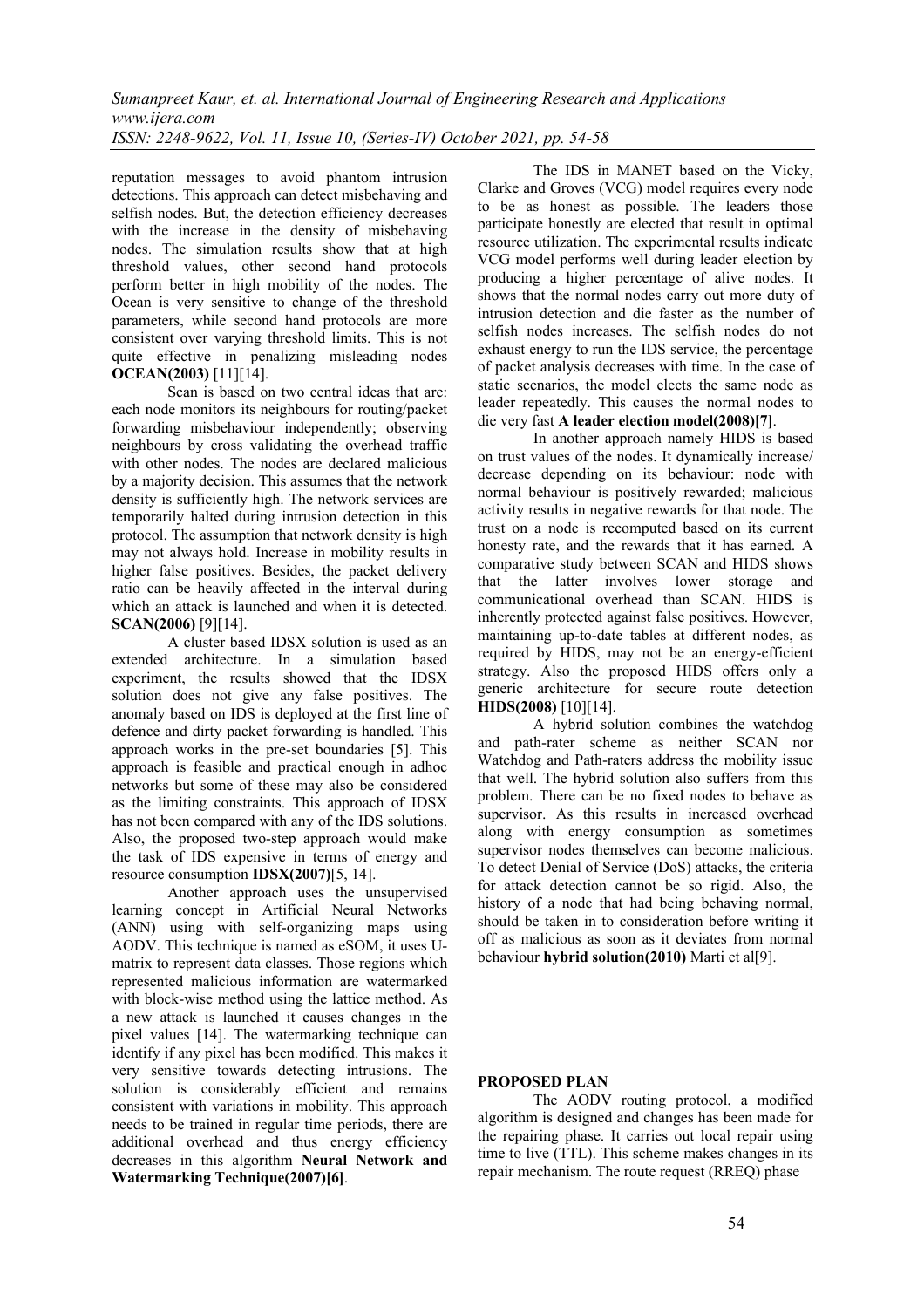and route reply (RREP) phase are same as in AODV. The route repair mechanism of AODV protocol has been modified in two phases as explained here. In first phase the intruder is detected using sequence number policy. In second phase an algorithm is used to bypass the intruder and select a new path to carryout recovery of damage done by intruder. The figure 1(a) shows the normal routing process of AODV protocol whereas the route has been established between source node S and destination node D. It follows normal route request and reply phase using RREQ and RREP packet. The network consists of 9 nodes from sequence numbers 1 to 9.



Figure 1: All states of nodes in pictorial form

- Phase I: Intruder Detection
- Nodes check route-table
- After reply phase, sequence numbers are checked after each beacon
- If a particular sequence number is out of

sequence/out of range, the node is treated as intruder

The figure 1(b) explains how proposed algorithm detects the intruder during route recovery phase of AODV protocol. Here the node N shown in red colour is detected as false node or malafide node as its sequence number is found out of range in the MANET where valid sequence numbers are from 1 to 9.

Phase II: Repairing the intruder

Makes changes in RREQ in routing table.

 $\bullet$  and  $\bullet$  and  $\bullet$  and  $\bullet$ 

A new route request is sent from node that is one hop back the intruder node (n to n-1).

 Then from node n-1, a new path is created and intruder is isolated or bypassed.

The figure 1(c) shows that the intruder node has been isolated and removed from the network and a new path as shown by different colour line has been created by the previous node from the intruder node N. Thus the network has been recovered by the proposed algorithm.

The performance of algorithm is checked using various metrics for mobile adhoc networks like packet delivery ratio, throughput and average-delay. The proposed algorithm is executed in NS2 simulator for small, medium and large network scenario taking 10, 20 and 50 nodes respectively. Pause time in ms and speed of node in ms are taken as the parameter to check the results of different metrics. The result section includes the graphs that show the performance of the modified algorithm.

#### **III. RESULTS**

The graphs have been used to describe the results obtained from the execution of proposed plan. Each graph displays three scenarios of AODV routing protocol namely normal (in blue colour), after the intrusion (in red colour) when intruder enters the scene and creates havoc and then after the network is being repaired using the proposed algorithm is shown in yellow colour.

The graph G1 gives the description of 10 nodes scenario with pause time as a function in three different scenes. The pause time varies from 100 ms to 550 ms. If the intruder does not disturb the network to the larger extent the situation is not critical, but it has been shown using red notation. The proposed scheme takes care of intruder it either bypasses or removes it. The results show that the proposed scheme has been able to modify the results in positive direction as displayed by yellow line. A few more cases have been taken with 20 and 50 nodes. The graph G2 is representation of PDR with speed as a function for 10 nodes in three scenes of AODV routing protocol. The speed has been varied from 1 ms to 10 ms. The normal scenario is shown in blue line notation and red line notation denotes entry of an intruder. The yellow line is depiction of recovery from intruder as proposed by new scheme. As desired the proposed scheme is able to take care of PDR and is reaching the target at almost normal scene. As shown the increase of 25% to 65% is a great recovery particularly at higher speed of 10ms. The graph G3 shows the execution of AODV protocol in MANET of 50 nodes for varying pause time from 100 ms to 550 ms. It depicts the major reduction in packet delivery ratio caused by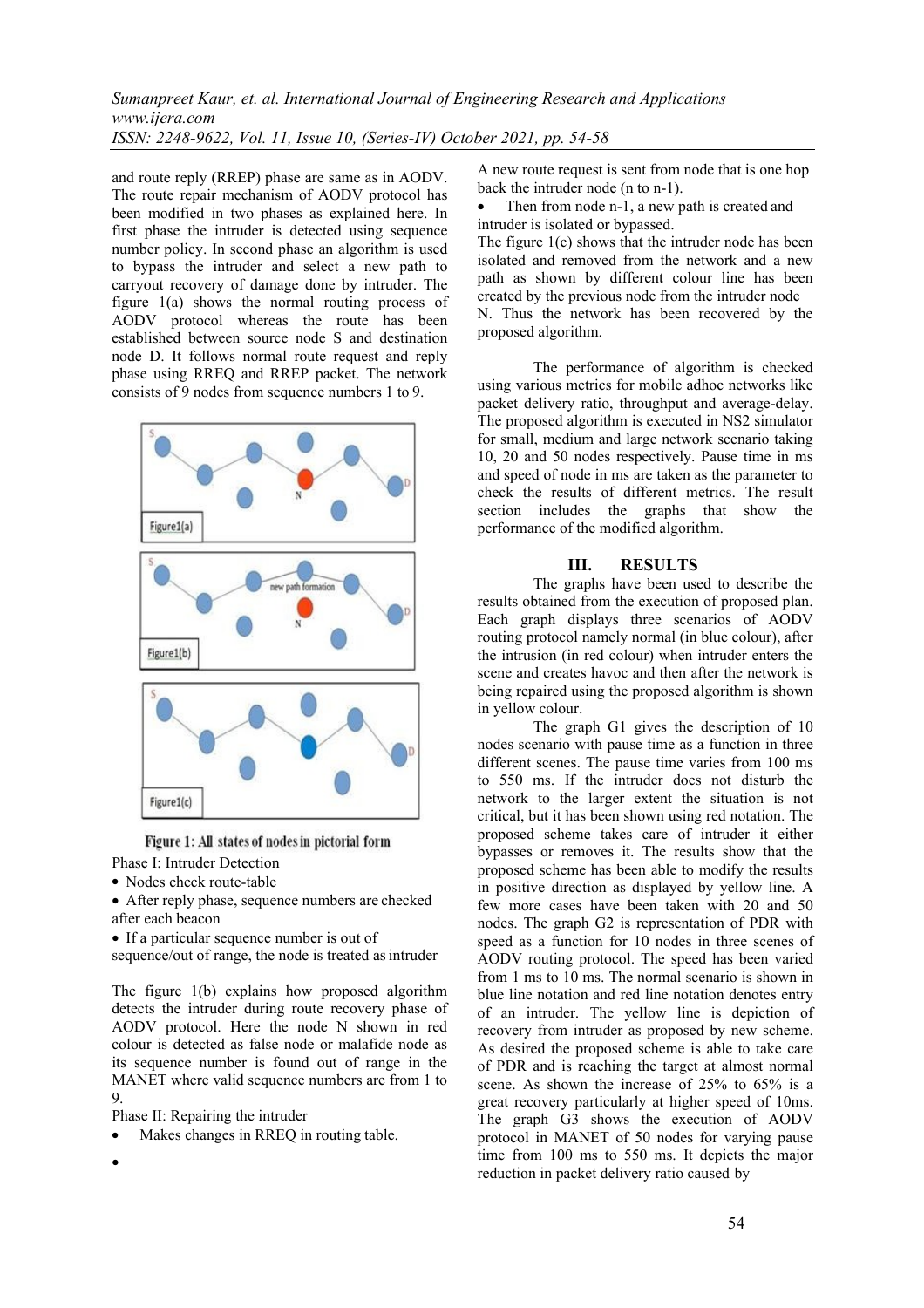malicious node as blue line is at comparatively much higher value than red line. The increased traffic may be the reason for intruder to affect the performance of neighbouring nodes. In case of 10 nodes this situation is not critical as the traffic is very less. After applying the proposed algorithm to repair the false or

malicious node considerable improvement in packet delivery ratio has been achieved shown in graph by yellow notation. This shows the proposed algorithm is working well to improve the performance of AODV protocol as the network becomes denser.



**Graph A: Representation of all states**

The graph G4 is representation of PDR with speed as a function for 50 nodes in three scenes of AODV routing protocol. Speed has been varied from 1 ms to 10 ms. Normal scenario is blue line notation and red line notation denotes entry of an intruder. Yellow line is depiction of recovery from intruder as proposed by new scheme. As desired the proposed scheme is able overcome the loss introduced by the intruder or malicious node and recover the PDR which is very close to normal profile of the network. The graph displays that as the speed of node increases the normal PDR reaching upto 98% and intruder reduces it to 88% which is recovered by the proposed scheme upto 96% is a significant gain.

#### **IV. CONCLUSION**

The paper is a detailed study of AODV with three views as normal, with intruder and repair. The repair has been done in second phase of the AODV . The Local Route repair has been modified and various metrics has been used to verify the scheme. Two parameters as Speed and Pause time has been used with various scenes as 10, 20 and 50 nodes. The new scheme has been able to repair the existing scheme and results are shown using graphs. The whole work has been conducted using NS2 and using various scenarios with Random way Point Model. More work will be conducted for other protocols also

including DSR and TORA. The effect of fading will also be considered and more emphasis will be on use of stable routes.

#### **REFERENCES**

- [1]. Deb N., Chakraborty M, Chaki N., "The evolution of IDS Solutions in Wireless Adhoc Networks to Wireless Mesh Network",IJNSA vol 3, no. 6, November 2011.
- [2]. Solanke J. G., Chandra P.R., "Literature Survey on IDS in MANET", IJSET, vol. 4,issue 1, January 2015, ISSSN 2278-7798
- [3]. Kush A., Seema "Evaluation of Routing Schemes for MANET" in A. Mantri et al. (Eds.): HPAGC 2011, CCIS 169, pp. 575–580, 2011**. ©** Springer-Verlag Berlin Heidelberg 2011.
- [4]. Kush A., Divya, Vishal ," Energy efficient Routing for MANET" , Intl conf on applied and communication tech, Elsevier Pub, pp 189- 194., 2014.
- [5]. Chaki R., Chaki N.; "IDSX: A Cluster Based Collaborative Intrusion Detection Algorithm for Mobile Ad-Hoc Network", Proceedings of the IEEE International Conference on Computer Information Systems and Industrial Management Applications (CISIM), 2007.